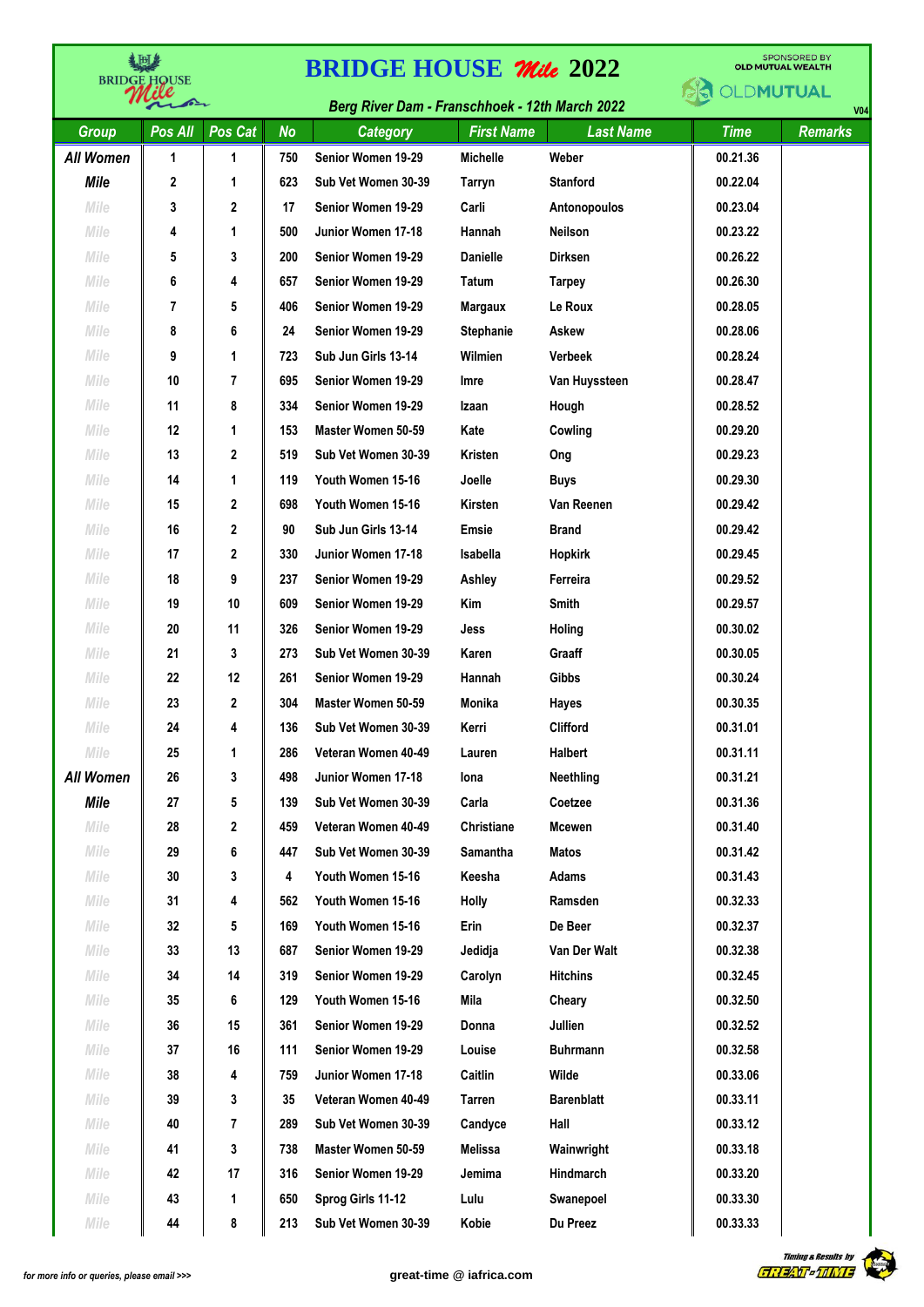| 当时<br><b>BRIDGE HOUSE</b> |         |         | <b>SPONSORED BY</b><br><b>BRIDGE HOUSE Mile 2022</b><br><b>OLD MUTUAL WEALTH</b> |                                                |                   |                                    |             |                |  |  |
|---------------------------|---------|---------|----------------------------------------------------------------------------------|------------------------------------------------|-------------------|------------------------------------|-------------|----------------|--|--|
|                           | ber     |         |                                                                                  | Berg River Dam - Franschhoek - 12th March 2022 |                   | <b>OLDMUTUAL</b><br>V <sub>0</sub> |             |                |  |  |
| <b>Group</b>              | Pos All | Pos Cat | <b>No</b>                                                                        | <b>Category</b>                                | <b>First Name</b> | <b>Last Name</b>                   | <b>Time</b> | <b>Remarks</b> |  |  |
| Mile                      | 45      | 18      | 368                                                                              | Senior Women 19-29                             | <b>Nakita</b>     | Keal                               | 00.33.51    |                |  |  |
| Mile                      | 46      | 4       | 328                                                                              | Veteran Women 40-49                            | Lara              | Hooper                             | 00.34.02    |                |  |  |
| Mile                      | 47      | 9       | 409                                                                              | Sub Vet Women 30-39                            | Sascha            | Lear                               | 00.34.08    |                |  |  |
| Mile                      | 48      | 10      | 38                                                                               | Sub Vet Women 30-39                            | Tammy             | <b>Barlow</b>                      | 00.34.15    |                |  |  |
| Mile                      | 49      | 5       | 644                                                                              | Junior Women 17-18                             | Liska             | <b>Stramrood</b>                   | 00.34.19    |                |  |  |
| Mile                      | 50      | 4       | 398                                                                              | Master Women 50-59                             | Margit            | Landman                            | 00.34.27    |                |  |  |
| Mile                      | 51      | 19      | 199                                                                              | Senior Women 19-29                             | Sarah             | <b>Dillon</b>                      | 00.34.33    |                |  |  |
| Mile                      | 52      | 5       | 299                                                                              | Master Women 50-59                             | Alison            | Hartley                            | 00.34.43    |                |  |  |
| Mile                      | 53      | 5       | 300                                                                              | Veteran Women 40-49                            | Christina         | <b>Harvett</b>                     | 00.34.43    |                |  |  |
| Mile                      | 54      | 20      | 496                                                                              | Senior Women 19-29                             | Kaylee            | Nancarrow                          | 00.34.46    |                |  |  |
| Mile                      | 55      | 6       | 5                                                                                | Master Women 50-59                             | Kim               | Adams                              | 00.34.48    |                |  |  |
| Mile                      | 56      | 6       | 754                                                                              | Veteran Women 40-49                            | <b>Minette</b>    | Weirich                            | 00.34.55    |                |  |  |
| Mile                      | 57      | 7       | 154                                                                              | Veteran Women 40-49                            | <b>Sanet</b>      | Cox                                | 00.34.57    |                |  |  |
| Mile                      | 58      | 21      | 231                                                                              | Senior Women 19-29                             | Monica            | <b>Esterhuizen</b>                 | 00.35.00    |                |  |  |
| Mile                      | 59      | 11      | 701                                                                              | Sub Vet Women 30-39                            | Odelia            | Van Stryp                          | 00.35.13    |                |  |  |
| Mile                      | 60      | 12      | 440                                                                              | Sub Vet Women 30-39                            | <b>Bronwyn</b>    | <b>Maree</b>                       | 00.35.21    |                |  |  |
| Mile                      | 61      | 7       | 568                                                                              | Master Women 50-59                             | Joanna            | <b>Retief</b>                      | 00.35.24    |                |  |  |
| Mile                      | 62      | 8       | 536                                                                              | Master Women 50-59                             | <b>Michelle</b>   | Petring                            | 00.35.30    |                |  |  |
| Mile                      | 63      | 8       | 684                                                                              | Veteran Women 40-49                            | Lynda             | Van Der Merwe                      | 00.35.35    |                |  |  |
| Mile                      | 64      | 9       | 734                                                                              | Veteran Women 40-49                            | Jacqueline        | <b>Vockins</b>                     | 00.35.41    |                |  |  |
| Mile                      | 65      | 10      | 249                                                                              | Veteran Women 40-49                            | <b>Sharon</b>     | Fourie                             | 00.35.48    |                |  |  |
| Mile                      | 66      | 22      | 156                                                                              | Senior Women 19-29                             | <b>Frances</b>    | Craddock                           | 00.35.56    |                |  |  |
| Mile                      | 67      | 11      | 722                                                                              | Veteran Women 40-49                            | Miemie            | <b>Verbeek</b>                     | 00.35.57    |                |  |  |
| Mile                      | 68      | 13      | 376                                                                              | Sub Vet Women 30-39                            | Madeli            | Kleyn                              | 00.36.03    |                |  |  |
| Mile                      | 69      | 7       | 564                                                                              | Youth Women 15-16                              | Abby              | Raymer                             | 00.36.04    |                |  |  |
| Mile                      | 70      | 12      | 134                                                                              | Veteran Women 40-49                            | Ryna              | <b>Cilliers</b>                    | 00.39.06    |                |  |  |
| Mile                      | 71      | 23      | 575                                                                              | Senior Women 19-29                             | Sune              | Roodt                              | 00.36.07    |                |  |  |
| <b>All Women</b>          | 72      | 14      | 110                                                                              | Sub Vet Women 30-39                            | Sarah             | <b>Buerger</b>                     | 00.36.10    |                |  |  |
| Mile                      | 73      | 13      | 492                                                                              | Veteran Women 40-49                            | Zané              | <b>Myburg</b>                      | 00.36.12    |                |  |  |
| Mile                      | 74      | 15      | 751                                                                              | Sub Vet Women 30-39                            | Nikki             | Weerts                             | 00.36.19    |                |  |  |
| Mile                      | 75      | 8       | 417                                                                              | Youth Women 15-16                              | Josephine         | Liebenberg                         | 00.36.34    |                |  |  |
| Mile                      | 76      | 9       | 47                                                                               | Master Women 50-59                             | Alison            | <b>Beaumont</b>                    | 00.36.39    |                |  |  |
| Mile                      | 77      | 10      | 181                                                                              | Master Women 50-59                             | Lizl              | De Villiers                        | 00.36.40    |                |  |  |
| Mile                      | 78      | 24      | 161                                                                              | Senior Women 19-29                             | <b>Phillipa</b>   | Curd                               | 00.36.40    |                |  |  |
| Mile                      | 79      | 11      | 403                                                                              | Master Women 50-59                             | <b>Tracey</b>     | Laverty                            | 00.36.45    |                |  |  |
| Mile                      | 80      | 16      | 170                                                                              | Sub Vet Women 30-39                            | Marita            | De Bruyn                           | 00.36.53    |                |  |  |
| Mile                      | 81      | 14      | 265                                                                              | Veteran Women 40-49                            | Caroline          | Gillies                            | 00.36.55    |                |  |  |
| Mile                      | 82      | 15      | 707                                                                              | Veteran Women 40-49                            | Megan             | Van Vlaanderen                     | 00.36.56    |                |  |  |
| Mile                      | 83      | 25      | 192                                                                              | Senior Women 19-29                             | Lauren            | Denny                              | 00.37.00    |                |  |  |
| Mile                      | 84      | 17      | 217                                                                              | Sub Vet Women 30-39                            | Jana              | Du Toit                            | 00.37.03    |                |  |  |
| Mile                      | 85      | 16      | 276                                                                              | Veteran Women 40-49                            | Cindy             | Greyling                           | 00.37.07    |                |  |  |
| Mile                      | 86      | 17      | 712                                                                              | Veteran Women 40-49                            | Nadia             | Van Wyk                            | 00.37.08    |                |  |  |
| Mile                      | 87      | 18      | 228                                                                              | Veteran Women 40-49                            | Alet              | Engelbrecht                        | 00.37.12    |                |  |  |
| Mile                      | 88      | 12      | 584                                                                              | Master Women 50-59                             | Tracy             | <b>Rudling</b>                     | 00.37.14    |                |  |  |

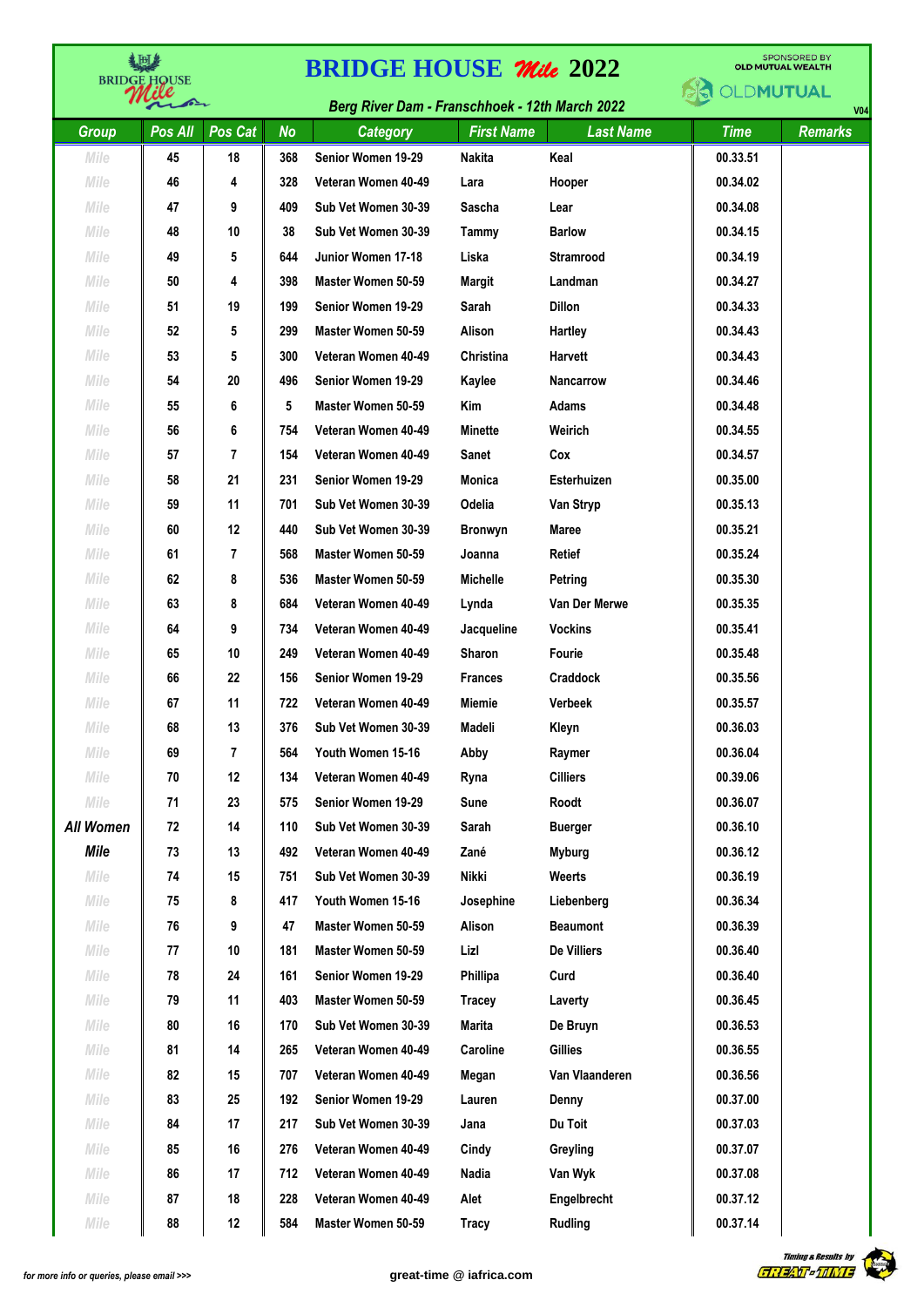| 美田彦<br><b>BRIDGE HOUSE</b> |         |         | <b>BRIDGE HOUSE Mile 2022</b> |                                                | <b>SPONSORED BY</b><br><b>OLD MUTUAL WEALTH</b> |                  |             |                |
|----------------------------|---------|---------|-------------------------------|------------------------------------------------|-------------------------------------------------|------------------|-------------|----------------|
|                            | de      |         |                               | Berg River Dam - Franschhoek - 12th March 2022 |                                                 |                  | OLDMUTUAL   | V <sub>0</sub> |
| <b>Group</b>               | Pos All | Pos Cat | <b>No</b>                     | Category                                       | <b>First Name</b>                               | <b>Last Name</b> | <b>Time</b> | <b>Remarks</b> |
| Mile                       | 89      | 19      | 659                           | Veteran Women 40-49                            | Jean                                            | Tarr             | 00.37.22    |                |
| Mile                       | 90      | 13      | 317                           | Master Women 50-59                             | <b>Shelley</b>                                  | Hindmarch        | 00.37.22    |                |
| Mile                       | 91      | 18      | 53                            | Sub Vet Women 30-39                            | Andrea                                          | <b>Bennett</b>   | 00.37.23    |                |
| Mile                       | 92      | 20      | 395                           | Veteran Women 40-49                            | Hester                                          | Ladewig          | 00.37.24    |                |
| Mile                       | 93      | 19      | 741                           | Sub Vet Women 30-39                            | Courtney                                        | Wallander        | 00.37.26    |                |
| Mile                       | 94      | 9       | 160                           | Youth Women 15-16                              | Georgia                                         | Curd             | 00.37.30    |                |
| Mile                       | 95      | 20      | 221                           | Sub Vet Women 30-39                            | Candice                                         | <b>Dumas</b>     | 00.37.33    |                |
| Mile                       | 96      | 20      | 58                            | Veteran Women 40-49                            | Fiona                                           | Bergmann         | 00.37.36    |                |
| Mile                       | 97      | 21      | 130                           | Veteran Women 40-49                            | Renee                                           | Cheary           | 00.37.36    |                |
| Mile                       | 98      | 1       | 539                           | Gr Master Women 60+                            | Celia                                           | Pienaar          | 00.37.38    |                |
| Mile                       | 99      | 21      | 335                           | Sub Vet Women 30-39                            | Jacqueline                                      | Hudson           | 00.37.53    |                |
| Mile                       | 100     | 2       | 731                           | Gr Master Women 60+                            | Loula                                           | <b>Visser</b>    | 00.37.59    |                |
| Mile                       | 101     | 22      | 367                           | Veteran Women 40-49                            | Nadia                                           | Kariel           | 00.38.00    |                |
| Mile                       | 102     | 23      | 293                           | Veteran Women 40-49                            | Lindi                                           | Harmsen          | 00.38.03    |                |
| Mile                       | 103     | 24      | 454                           | Veteran Women 40-49                            | <b>Bryony</b>                                   | <b>Mccormick</b> | 00.38.09    |                |
| Mile                       | 104     | 25      | 617                           | Veteran Women 40-49                            | Anena                                           | <b>Spies</b>     | 00.38.16    |                |
| Mile                       | 105     | 26      | 505                           | Veteran Women 40-49                            | Helen                                           | <b>Nicolas</b>   | 00.38.20    |                |
| Mile                       | 106     | 22      | 593                           | Sub Vet Women 30-39                            | Elsje                                           | <b>Schreuder</b> | 00.38.24    |                |
| Mile                       | 107     | 27      | 338                           | Veteran Women 40-49                            | Kerry                                           | Hume             | 00.38.28    |                |
| Mile                       | 108     | 14      | 254                           | Master Women 50-59                             | Nella                                           | Freund           | 00.38.33    |                |
| Mile                       | 109     | 28      | 499                           | Veteran Women 40-49                            | Mari                                            | Neethling        | 00.38.34    |                |
| Mile                       | 110     | 3       | 127                           | Gr Master Women 60+                            | Lydia                                           | <b>Carstens</b>  | 00.38.41    |                |
| Mile                       | 111     | 29      | 52                            | Veteran Women 40-49                            | Megan                                           | <b>Benn</b>      | 00.39.05    |                |
| Mile                       | 112     | 23      | 315                           | Sub Vet Women 30-39                            | Kate                                            | Hilson           | 00.39.18    |                |
| Mile                       | 113     | 26      | 685                           | Senior Women 19-29                             | Prisca                                          | Van Der Merwe    | 00.39.25    |                |
| Mile                       | 114     | 30      | 137                           | Veteran Women 40-49                            | Fairuz                                          | Coe              | 00.39.27    |                |
| Mile                       | 115     | 24      | 93                            | Sub Vet Women 30-39                            | Thea                                            | <b>Brand</b>     | 00.39.34    |                |
| Mile                       | 116     | 15      | 516                           | Master Women 50-59                             | Dee                                             | Olivier          | 00.39.35    |                |
| <b>All Women</b>           | 117     | 16      | 244                           | Master Women 50-59                             | Petra                                           | Forrest          | 00.39.38    |                |
| Mile                       | 118     | 3       | 270                           | Sub Jun Girls 13-14                            | Gretha                                          | Graaff           | 00.39.38    |                |
| Mile                       | 119     | 31      | 482                           | Veteran Women 40-49                            | Candice                                         | Montzinger       | 00.39.44    |                |
| Mile                       | 120     | 17      | 321                           | Master Women 50-59                             | Narine                                          | <b>Hitchins</b>  | 00.39.52    |                |
| Mile                       | 121     | 32      | 749                           | Veteran Women 40-49                            | Charlotte                                       | Weaver           | 00.39.55    |                |
| Mile                       | 122     | 33      | 669                           | Veteran Women 40-49                            | Kim                                             | Tracey           | 00.40.05    |                |
| Mile                       | 123     | 34      | 107                           | Veteran Women 40-49                            | Colleen                                         | <b>Brugman</b>   | 00.40.13    |                |
| Mile                       | 124     | 25      | 295                           | Sub Vet Women 30-39                            | Jacqui                                          | Harrison         | 00.40.17    |                |
| Mile                       | 125     | 35      | 455                           | Veteran Women 40-49                            | Taryn                                           | <b>Mccormick</b> | 00.40.22    |                |
| Mile                       | 126     | 36      | 446                           | Veteran Women 40-49                            | Kara                                            | Matkovich        | 00.40.43    |                |
| Mile                       | 127     | 26      | 63                            | Sub Vet Women 30-39                            | Laura                                           | <b>Beukes</b>    | 00.40.45    |                |
| Mile                       | 128     | 18      | 141                           | Master Women 50-59                             | Liezel                                          | Coetzee          | 00.40.50    |                |
| Mile                       | 129     | 37      | 49                            | Veteran Women 40-49                            | Sam                                             | Bell             | 00.40.59    |                |
| Mile                       | 130     | 38      | 680                           | Veteran Women 40-49                            | Philippa                                        | Van Breukelen    | 00.41.01    |                |
| Mile                       | 131     | 27      | 554                           | Senior Women 19-29                             | Lise                                            | Prinsloo         | 00.41.07    |                |
| Mile                       | 132     | 4       | 392                           | Sub Jun Girls 13-14                            | Natasha                                         | Kumbier          | 00.41.10    |                |

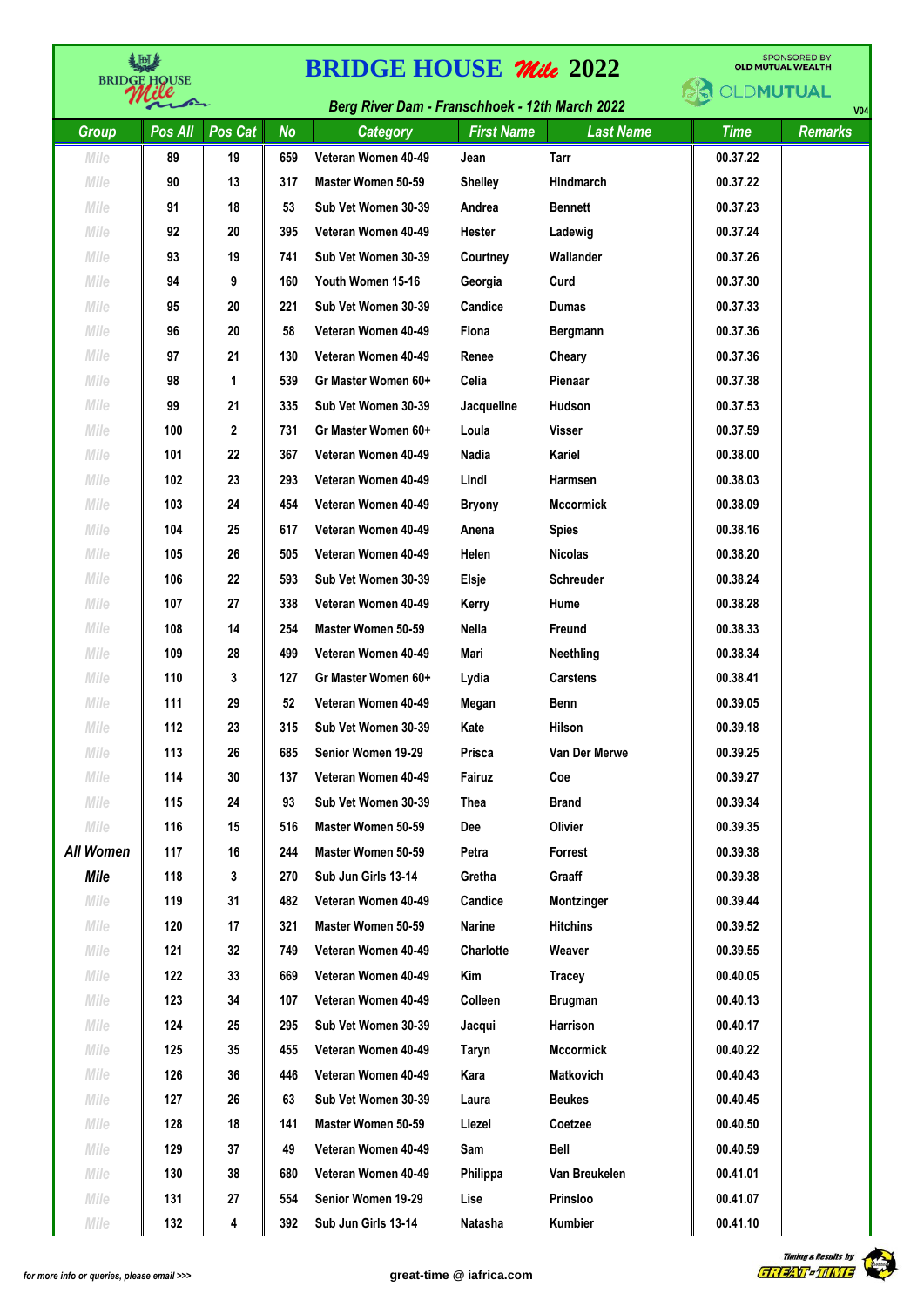| 《国基<br><b>BRIDGE HQUSE</b> |              |         | <b>SPONSORED BY</b><br><b>BRIDGE HOUSE Mile 2022</b><br><b>OLD MUTUAL WEALTH</b> |                                                |                    |                   |                  |                |  |  |
|----------------------------|--------------|---------|----------------------------------------------------------------------------------|------------------------------------------------|--------------------|-------------------|------------------|----------------|--|--|
|                            | $\leftarrow$ |         |                                                                                  | Berg River Dam - Franschhoek - 12th March 2022 |                    |                   | <b>OLDMUTUAL</b> | V <sub>0</sub> |  |  |
| <b>Group</b>               | Pos All      | Pos Cat | <b>No</b>                                                                        | Category                                       | <b>First Name</b>  | <b>Last Name</b>  | <b>Time</b>      | <b>Remarks</b> |  |  |
| Mile                       | 133          | 19      | 774                                                                              | Master Women 50-59                             | Lynne              | Wright            | 00.41.13         |                |  |  |
| Mile                       | 134          | 4       | 177                                                                              | Gr Master Women 60+                            | Lindsay            | De Kock           | 00.41.26         |                |  |  |
| Mile                       | 135          | 27      | 32                                                                               | Sub Vet Women 30-39                            | Nicola             | <b>Baines</b>     | 00.41.29         |                |  |  |
| Mile                       | 136          | 5       | 758                                                                              | Sub Jun Girls 13-14                            | Hannah             | Whitson           | 00.41.33         |                |  |  |
| Mile                       | 137          | 20      | 428                                                                              | Master Women 50-59                             | Anita              | Louw              | 00.41.37         |                |  |  |
| Mile                       | 138          | 28      | 639                                                                              | Senior Women 19-29                             | Kayla              | Steyn             | 00.41.41         |                |  |  |
| Mile                       | 139          | 6       | 323                                                                              | Sub Jun Girls 13-14                            | Errine             | Hodges            | 00.41.47         |                |  |  |
| Mile                       | 140          | 29      | 530                                                                              | Senior Women 19-29                             | <b>Catherine</b>   | Pellow-Jarman     | 00.41.53         |                |  |  |
| Mile                       | 141          | 21      | 532                                                                              | Master Women 50-59                             | <b>Terry</b>       | Pellow-Jarman     | 00.41.57         |                |  |  |
| Mile                       | 142          | 28      | 382                                                                              | Sub Vet Women 30-39                            | <b>Elmarie</b>     | Koekemoer         | 00.42.01         |                |  |  |
| Mile                       | 143          | 7       | 120                                                                              | Sub Jun Girls 13-14                            | Caitlin            | Caesar            | 00.42.05         |                |  |  |
| Mile                       | 144          | 39      | 123                                                                              | Veteran Women 40-49                            | Danja              | Calver            | 00.42.06         |                |  |  |
| Mile                       | 145          | 10      | 595                                                                              | Youth Women 15-16                              | <b>Chaely-Anne</b> | <b>Schuster</b>   | 00.42.10         |                |  |  |
| Mile                       | 146          | 8       | 88                                                                               | Sub Jun Girls 13-14                            | Jemma              | <b>Boulton</b>    | 00.42.13         |                |  |  |
| Mile                       | 147          | 40      | 717                                                                              | Veteran Women 40-49                            | Kelly              | Van Zyl           | 00.42.15         |                |  |  |
| Mile                       | 148          | 29      | 721                                                                              | Sub Vet Women 30-39                            | <b>Talitha</b>     | Venter            | 00.42.24         |                |  |  |
| Mile                       | 149          | 41      | 345                                                                              | Veteran Women 40-49                            | Sarah              | James             | 00.42.26         |                |  |  |
| Mile                       | 150          | 30      | 194                                                                              | Senior Women 19-29                             | <b>Nicara</b>      | <b>Diedericks</b> | 00.42.28         |                |  |  |
| Mile                       | 151          | 22      | 135                                                                              | Master Women 50-59                             | Sandy              | <b>Clackett</b>   | 00.42.30         |                |  |  |
| Mile                       | 152          | 30      | 643                                                                              | Sub Vet Women 30-39                            | Marie              | Sto               | 00.42.31         |                |  |  |
| Mile                       | 153          | 2       | 294                                                                              | Sprog Girls 11-12                              | <b>Sadie</b>       | <b>Harris</b>     | 00.42.34         |                |  |  |
| Mile                       | 154          | 31      | 96                                                                               | Senior Women 19-29                             | Lara               | Bredenkamp        | 00.42.38         |                |  |  |
| Mile                       | 155          | 32      | 725                                                                              | Senior Women 19-29                             | <b>Christelle</b>  | Verster           | 00.42.41         |                |  |  |
| Mile                       | 156          | 42      | 436                                                                              | Veteran Women 40-49                            | Lilly-Ann          | <b>Malherbe</b>   | 00.42.43         |                |  |  |
| Mile                       | 157          | 31      | 325                                                                              | Sub Vet Women 30-39                            | Vanessa            | Hoek              | 00.42.46         |                |  |  |
| Mile                       | 158          | 23      | 104                                                                              | Master Women 50-59                             | Sandi              | <b>Brown</b>      | 00.42.49         |                |  |  |
| Mile                       | 159          | 32      | 184                                                                              | Sub Vet Women 30-39                            | <b>Stacey</b>      | De Villiers       | 00.42.50         |                |  |  |
| Mile                       | 160          | 24      | 157                                                                              | Master Women 50-59                             | Ruth               | Craddock          | 00.43.00         |                |  |  |
| Mile                       | 161          | 25      | 542                                                                              | Master Women 50-59                             | Farah              | <b>Pirouz</b>     | 00.43.08         |                |  |  |
| <b>All Women</b>           | 162          | 26      | 635                                                                              | Master Women 50-59                             | <b>Marion</b>      | <b>Stevens</b>    | 00.43.11         |                |  |  |
| Mile                       | 163          | 43      | 637                                                                              | Veteran Women 40-49                            | <b>Esther</b>      | Steyn             | 00.43.12         |                |  |  |
| Mile                       | 164          | 44      | 718                                                                              | Veteran Women 40-49                            | Moija              | Van Zyl           | 00.43.18         |                |  |  |
| Mile                       | 165          | 27      | 537                                                                              | Master Women 50-59                             | <b>Belinda</b>     | Peyrot            | 00.43.29         |                |  |  |
| Mile                       | 166          | 45      | 522                                                                              | Veteran Women 40-49                            | Fee                | Opperman          | 00.43.45         |                |  |  |
| Mile                       | 167          | 46      | 393                                                                              | Veteran Women 40-49                            | Erika              | Kuun              | 00.43.50         |                |  |  |
| Mile                       | 168          | 28      | 27                                                                               | Master Women 50-59                             | Sharon             | <b>Atkins</b>     | 00.44.02         |                |  |  |
| Mile                       | 169          | 3       | 469                                                                              | Sprog Girls 11-12                              | Maura              | Mellema           | 00.44.08         |                |  |  |
| Mile                       | 170          | 33      | 560                                                                              | Sub Vet Women 30-39                            | Lizane             | Raaths            | 00.44.18         |                |  |  |
| Mile                       | 171          | 47      | 212                                                                              | Veteran Women 40-49                            | Marisa             | Du Plooy          | 00.44.28         |                |  |  |
| Mile                       | 172          | 34      | 219                                                                              | Sub Vet Women 30-39                            | Machon             | Du Toit           | 00.44.32         |                |  |  |
| Mile                       | 173          | 48      | 175                                                                              | Veteran Women 40-49                            | <b>Danette</b>     | De Klerk          | 00.44.37         |                |  |  |
| Mile                       | 174          | 5       | 386                                                                              | Gr Master Women 60+                            | Gerda              | Kruger            | 00.44.44         |                |  |  |
| Mile                       | 175          | 35      | 672                                                                              | Sub Vet Women 30-39                            | <b>Stacey</b>      | Trend             | 00.44.59         |                |  |  |
| Mile                       | 176          | 29      | 487                                                                              | Master Women 50-59                             | Rene               | Munro             | 00.45.14         |                |  |  |

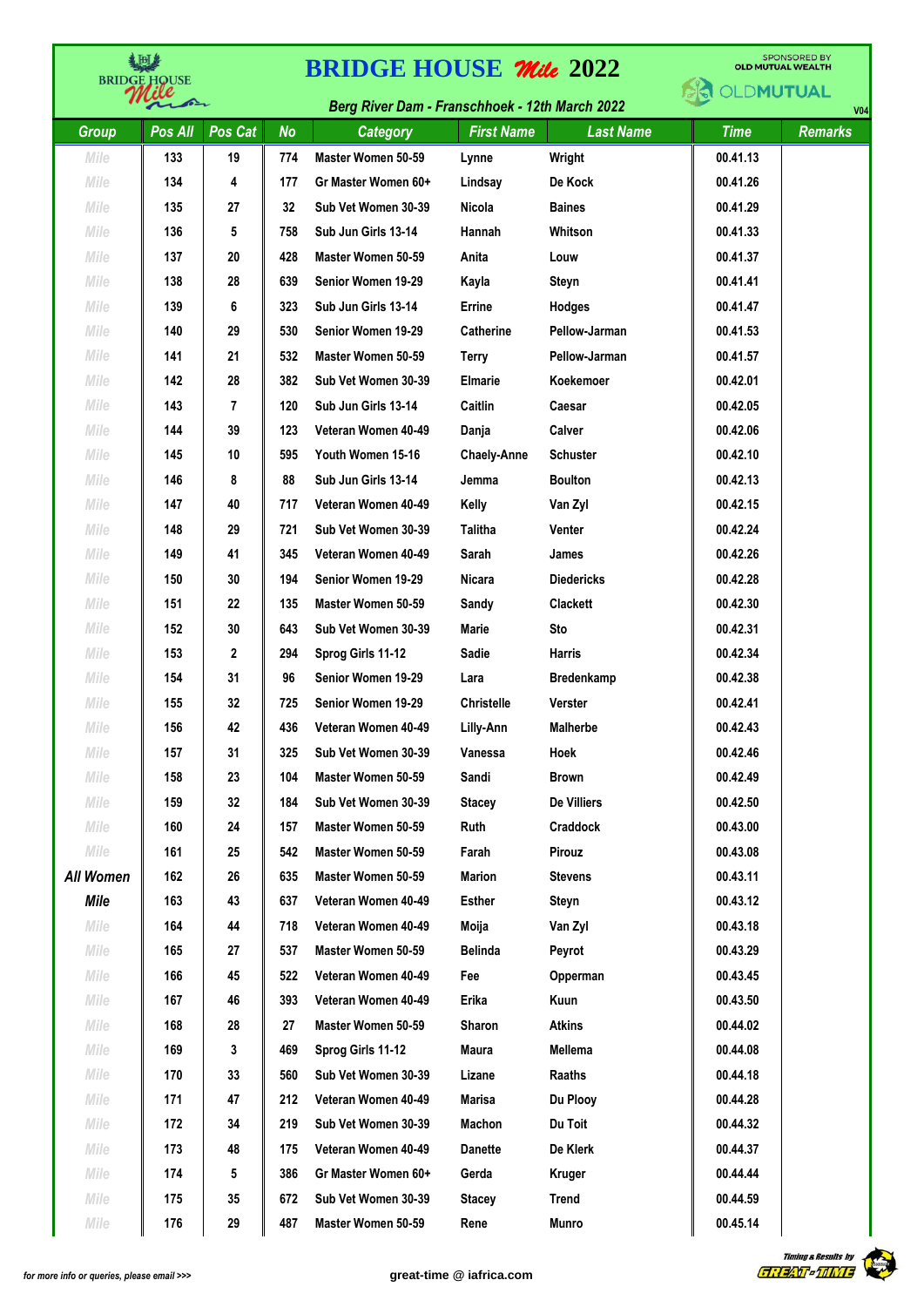| <b>《旧》</b><br><b>BRIDGE HOUSE</b> |              |         | <b>BRIDGE HOUSE Mile 2022</b> | <b>SPONSORED BY</b><br><b>OLD MUTUAL WEALTH</b> |                   |                    |                  |                |
|-----------------------------------|--------------|---------|-------------------------------|-------------------------------------------------|-------------------|--------------------|------------------|----------------|
|                                   | $\leftarrow$ |         |                               | Berg River Dam - Franschhoek - 12th March 2022  |                   |                    | <b>OLDMUTUAL</b> | V <sub>0</sub> |
| <b>Group</b>                      | Pos All      | Pos Cat | <b>No</b>                     | Category                                        | <b>First Name</b> | <b>Last Name</b>   | <b>Time</b>      | <b>Remarks</b> |
| Mile                              | 177          | 49      | 45                            | Veteran Women 40-49                             | <b>Kirsty</b>     | <b>Bastable</b>    | 00.45.14         |                |
| Mile                              | 178          | 50      | 39                            | Veteran Women 40-49                             | Veronica          | <b>Barnes</b>      | 00.45.14         |                |
| Mile                              | 179          | 30      | 426                           | Master Women 50-59                              | Rene              | Lotter             | 00.45.15         |                |
| Mile                              | 180          | 31      | 405                           | Master Women 50-59                              | Jane              | Le Roux            | 00.45.21         |                |
| Mile                              | 181          | 36      | 427                           | Sub Vet Women 30-39                             | Alexandra         | Loudon             | 00.45.24         |                |
| Mile                              | 182          | 32      | 636                           | Master Women 50-59                              | Fiona             | <b>Stewart</b>     | 00.45.28         |                |
| Mile                              | 183          | 4       | 322                           | Sprog Girls 11-12                               | Carla             | Hodges             | 00.45.41         |                |
| Mile                              | 184          | 51      | 8                             | Veteran Women 40-49                             | Meghan            | Anderson           | 00.45.43         |                |
| Mile                              | 185          | 52      | 124                           | Veteran Women 40-49                             | Donne             | Cameron            | 00.45.51         |                |
| Mile                              | 186          | 11      | 312                           | Youth Women 15-16                               | Nina              | Higgo              | 00.45.53         |                |
| Mile                              | 187          | 6       | 340                           | Gr Master Women 60+                             | Penny             | Ingram             | 00.46.29         |                |
| Mile                              | 188          | 53      | 223                           | Veteran Women 40-49                             | <b>Chantelle</b>  | <b>Elliott</b>     | 00.46.44         |                |
| Mile                              | 189          | 37      | 613                           | Sub Vet Women 30-39                             | Lindy             | Snyman             | 00.46.47         |                |
| Mile                              | 190          | 54      | 407                           | Veteran Women 40-49                             | Catharina         | Le Roux            | 00.47.10         |                |
| Mile                              | 191          | 55      | 535                           | Veteran Women 40-49                             | <b>Nikki</b>      | Petersen           | 00.47.12         |                |
| Mile                              | 192          | 33      | 233                           | Master Women 50-59                              | Claudia           | Fabian             | 00.47.13         |                |
| Mile                              | 193          | 56      | 369                           | Veteran Women 40-49                             | <b>Brigitte</b>   | Kent               | 00.47.21         |                |
| Mile                              | 194          | 38      | 744                           | Sub Vet Women 30-39                             | Rukeya            | Warner             | 00.48.01         |                |
| Mile                              | 195          | 57      | 696                           | Veteran Women 40-49                             | Annelise          | <b>Van Niekerk</b> | 00.48.07         |                |
| Mile                              | 196          | 58      | 443                           | Veteran Women 40-49                             | Hilary            | Marshall           | 00.48.29         |                |
| Mile                              | 197          | 34      | 514                           | Master Women 50-59                              | Marian            | Oliver             | 00.48.32         |                |
| Mile                              | 198          | 7       | 699                           | Gr Master Women 60+                             | Helene            | Van Rhyn           | 00.48.37         |                |
| Mile                              | 199          | 35      | 746                           | Master Women 50-59                              | Lorna             | Warren             | 00.48.58         |                |
| Mile                              | 200          | 9       | 727                           | Sub Jun Girls 13-14                             | Daniella          | Viljoen            | 00.49.29         |                |
| Mile                              | 201          | 36      | 726                           | Master Women 50-59                              | Sonja             | Vetten             | 00.49.36         |                |
| Mile                              | 202          | 37      | 285                           | Master Women 50-59                              | Adél              | Grobbelaar         | 00.49.43         |                |
| Mile                              | 203          | 39      | 205                           | Sub Vet Women 30-39                             | <b>Bianca</b>     | <b>Douwes</b>      | 00.50.29         |                |
| Mile                              | 204          | 8       | 251                           | Gr Master Women 60+                             | Caroline          | Franklin           | 00.50.46         |                |
| Mile                              | 205          | 38      | 351                           | Master Women 50-59                              | Saskia            | Johnson            | 00.50.58         |                |
| Mile                              | 206          | 39      | 234                           | Master Women 50-59                              | Robin             | Ferguson           | 00.51.25         |                |
| <b>All Women</b>                  | 207          | 40      | 383                           | Sub Vet Women 30-39                             | Esti              | Koorts             | 00.51.31         |                |
| Mile                              | 208          | 40      | 628                           | Master Women 50-59                              | Mary-Louise       | Stein              | 00.51.39         |                |
| Mile                              | 209          | 41      | 524                           | Master Women 50-59                              | Tracy             | Orione             | 00.51.47         |                |
| Mile                              | 210          | 59      | 523                           | Veteran Women 40-49                             | Véronique         | Orban              | 00.51.50         |                |
| Mile                              | 211          | 42      | 697                           | Master Women 50-59                              | Lincey            | Van Niekerk        | 00.52.52         |                |
| Mile                              | 212          | 9       | 453                           | Gr Master Women 60+                             | Susi              | <b>Mccallin</b>    | 00.54.00         |                |
| Mile                              | 213          | 43      | 159                           | Master Women 50-59                              | Amy               | Curd               | 00.54.03         |                |
| Mile                              | 214          | 44      | 278                           | Master Women 50-59                              | <b>Marian</b>     | Griffin-Kloot      | 00.54.18         |                |
| Mile                              | 215          | 41      | 700                           | Sub Vet Women 30-39                             | Francini          | Van Staden         | 00.56.38         |                |
| Mile                              | 216          | 10      | 264                           | Gr Master Women 60+                             | Di                | Gillespie          | 00.57.43         |                |
| Mile                              | 217          | 12      | 653                           | Youth Women 15-16                               | Keira             | Swartz             | 00.58.12         |                |
| Mile                              | 218          | 60      | 743                           | Veteran Women 40-49                             | Candice           | Wantenaar          | 00.58.18         |                |
| Mile                              | 219          | 6       | 654                           | Junior Women 17-18                              | Leah              | <b>Swartz</b>      | 00.59.00         |                |
| Mile                              | 220          | 42      | 655                           | Sub Vet Women 30-39                             | Roné              | Swartz             | 00.59.06         |                |

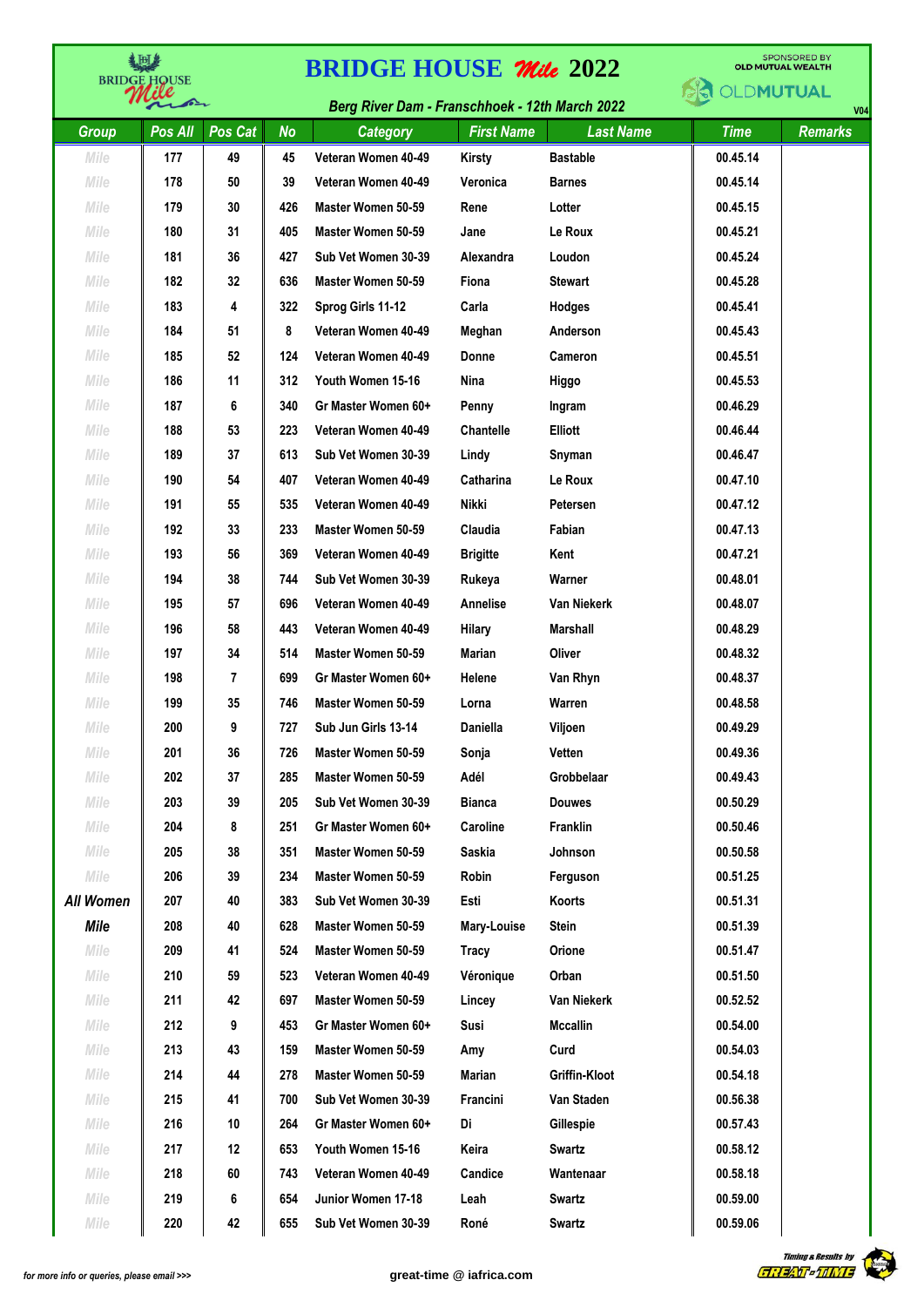|              | <b>ABD</b><br><b>BRIDGE HOUSE</b> |              | <b>BRIDGE HOUSE Mile 2022</b> |                                                       |                   | <b>SPONSORED BY</b><br><b>OLD MUTUAL WEALTH</b> |                  |                |
|--------------|-----------------------------------|--------------|-------------------------------|-------------------------------------------------------|-------------------|-------------------------------------------------|------------------|----------------|
|              | ∕∼                                |              |                               | <b>Berg River Dam - Franschhoek - 12th March 2022</b> |                   |                                                 | <b>OLDMUTUAL</b> | <b>V04</b>     |
| <b>Group</b> | Pos All                           | Pos Cat      | <b>No</b>                     | <b>Category</b>                                       | <b>First Name</b> | <b>Last Name</b>                                | <b>Time</b>      | <b>Remarks</b> |
| Mile         | 221                               | 33           | 133                           | Senior Women 19-29                                    | <b>Thireshni</b>  | Chetty                                          | 01.01.26         |                |
|              | 222                               | 45           | 358                           | Master Women 50-59                                    | Gretha            | <b>Joubert</b>                                  | 01.01.29         |                |
| <b>Group</b> | Pos All                           | Pos Cat      | <b>No</b>                     | <b>Age Category</b>                                   | <b>First Name</b> | <b>Last Name</b>                                | <b>Time</b>      | <b>Remarks</b> |
| All Men      | 1                                 | 1            | 225                           | Youth Men 15-16                                       | Liam              | <b>Ellis</b>                                    | 00.20.43         |                |
| <b>Mile</b>  | 2                                 | 1            | 404                           | Senior Men 19-29                                      | <b>Eric</b>       | Le Roux                                         | 00.20.45         |                |
| Mile         | 3                                 | 1            | 374                           | Sub Jun Boys 13-14                                    | Connor            | Kinnear                                         | 00.23.39         |                |
| Mile         | 4                                 | $\mathbf{2}$ | 533                           | Youth Men 15-16                                       | Liam              | Pereira                                         | 00.23.50         |                |
| Mile         | 5                                 | 1            | 378                           | Junior Men 17-18                                      | Teon              | Kleynhans                                       | 00.24.51         |                |
| Mile         | 6                                 | 2            | 574                           | Senior Men 19-29                                      | Stephano          | Roodt                                           | 00.24.55         |                |
| Mile         | 7                                 | 1            | 583                           | Veteran Men 40-49                                     | Paul              | Rowett                                          | 00.25.11         |                |
| Mile         | 8                                 | 2            | 418                           | Junior Men 17-18                                      | Nathan            | Linscott                                        | 00.25.43         |                |
| Mile         | 9                                 | 3            | 606                           | Youth Men 15-16                                       | Morgan-Jack       | Smit                                            | 00.26.40         |                |
| Mile         | 10                                | 1            | 422                           | Master Men 50-59                                      | <b>Thys</b>       | Lombard                                         | 00.26.41         |                |
| Mile         | 11                                | 1            | 41                            | Sub Vet Men 30-39                                     | <b>Trevor</b>     | <b>Barsdorf</b>                                 | 00.26.41         |                |
| Mile         | 12                                | 3            | 113                           | Junior Men 17-18                                      | <b>Schalk</b>     | <b>Burger</b>                                   | 00.26.44         |                |
| Mile         | 13                                | $\mathbf{2}$ | 769                           | Veteran Men 40-49                                     | Luke              | Wollenschlaeger                                 | 00.27.34         |                |
| Mile         | 14                                | 3            | 275                           | Senior Men 19-29                                      | <b>Christoff</b>  | Greyling                                        | 00.27.41         |                |
| Mile         | 15                                | 3            | 68                            | Veteran Men 40-49                                     | Mark              | <b>Bind</b>                                     | 00.27.43         |                |
| Mile         | 16                                | 2            | 381                           | Sub Vet Men 30-39                                     | Alex              | Kock                                            | 00.27.50         |                |
| Mile         | 17                                | 4            | 308                           | Veteran Men 40-49                                     | Irwin             | <b>Heinrich</b>                                 | 00.27.53         |                |
| Mile         | 18                                | 1            | 28                            | Gr Master Men 60+                                     | <b>Bernard</b>    | Avenant                                         | 00.28.01         |                |
| Mile         | 19                                | 4            | 203                           | Junior Men 17-18                                      | <b>Thomas</b>     | <b>Doherty</b>                                  | 00.28.02         |                |
| Mile         | 20                                | 4            | 84                            | Senior Men 19-29                                      | Johnpieter        | <b>Botha</b>                                    | 00.28.28         |                |
| Mile         | 21                                | 5            | 145                           | Junior Men 17-18                                      | Roman             | Colonnello                                      | 00.28.37         |                |
| Mile         | 22                                | 5            | 631                           | Veteran Men 40-49                                     | Ameen             | <b>Stemmet</b>                                  | 00.28.40         |                |
| Mile         | 23                                | 3            | 256                           | Sub Vet Men 30-39                                     | Wesley            | <b>Fuller</b>                                   | 00.28.42         |                |
| Mile         | 24                                | 6            | 384                           | Veteran Men 40-49                                     | Riaan             | Kroger                                          | 00.28.45         |                |
| Mile         | 25                                | 4            | 691                           | Youth Men 15-16                                       | Jaryd             | Van Heerden                                     | 00.28.54         |                |
| Mile         | 26                                | 2            | 327                           | Master Men 50-59                                      | John              | Hooper                                          | 00.29.07         |                |
| Mile         | 27                                | 5            | 730                           | Senior Men 19-29                                      | <b>Stefan</b>     | Viljoen                                         | 00.29.13         |                |
| Mile         | 28                                | 3            | 99                            | Master Men 50-59                                      | Rick              | <b>Briers-Danks</b>                             | 00.29.15         |                |
| All Men      | 29                                | 4            | 297                           | Sub Vet Men 30-39                                     | <b>Steve</b>      | Harrison                                        | 00.29.34         |                |
| Mile         | 30                                | 7            | 771                           | Veteran Men 40-49                                     | John              | Woollam                                         | 00.29.47         |                |
| Mile         | 31                                | 6            | 555                           | Senior Men 19-29                                      | George            | Quenet                                          | 00.29.49         |                |
| Mile         | 32                                | 8            | 373                           | Veteran Men 40-49                                     | Richard           | Kilpin                                          | 00.29.58         |                |
| Mile         | 33                                | 1            | 303                           | Sprog Boys 11-12                                      | Christopher       | Havinga                                         | 00.30.01         |                |
| Mile         | 34                                | 5            | 444                           | Sub Vet Men 30-39                                     | <b>Musa</b>       | Marx                                            | 00.30.09         |                |
| Mile         | 35                                | 7            | 296                           | Senior Men 19-29                                      | <b>Nicholas</b>   | Harrison                                        | 00.30.15         |                |
| Mile         | 36                                | 2            | 337                           | Sub Jun Boys 13-14                                    | Connor            | Hume                                            | 00.30.41         |                |
| Mile         | 37                                | 6            | 580                           | Junior Men 17-18                                      | Paul              | Roux                                            | 00.30.47         |                |
| Mile         | 38                                | 3            | 144                           | Sub Jun Boys 13-14                                    | Rocco             | Colonnello                                      | 00.30.59         |                |
| Mile         | 39                                | 4            | 288                           | Sub Jun Boys 13-14                                    | Sean              | Halbert                                         | 00.31.08         |                |
| Mile         | 40                                | 4            | 268                           | Master Men 50-59                                      | <b>Bruce</b>      | Goodwin                                         | 00.31.09         |                |
| Mile         | 41                                | 9            | 198                           | Veteran Men 40-49                                     | Ed                | <b>Dillon</b>                                   | 00.31.18         |                |

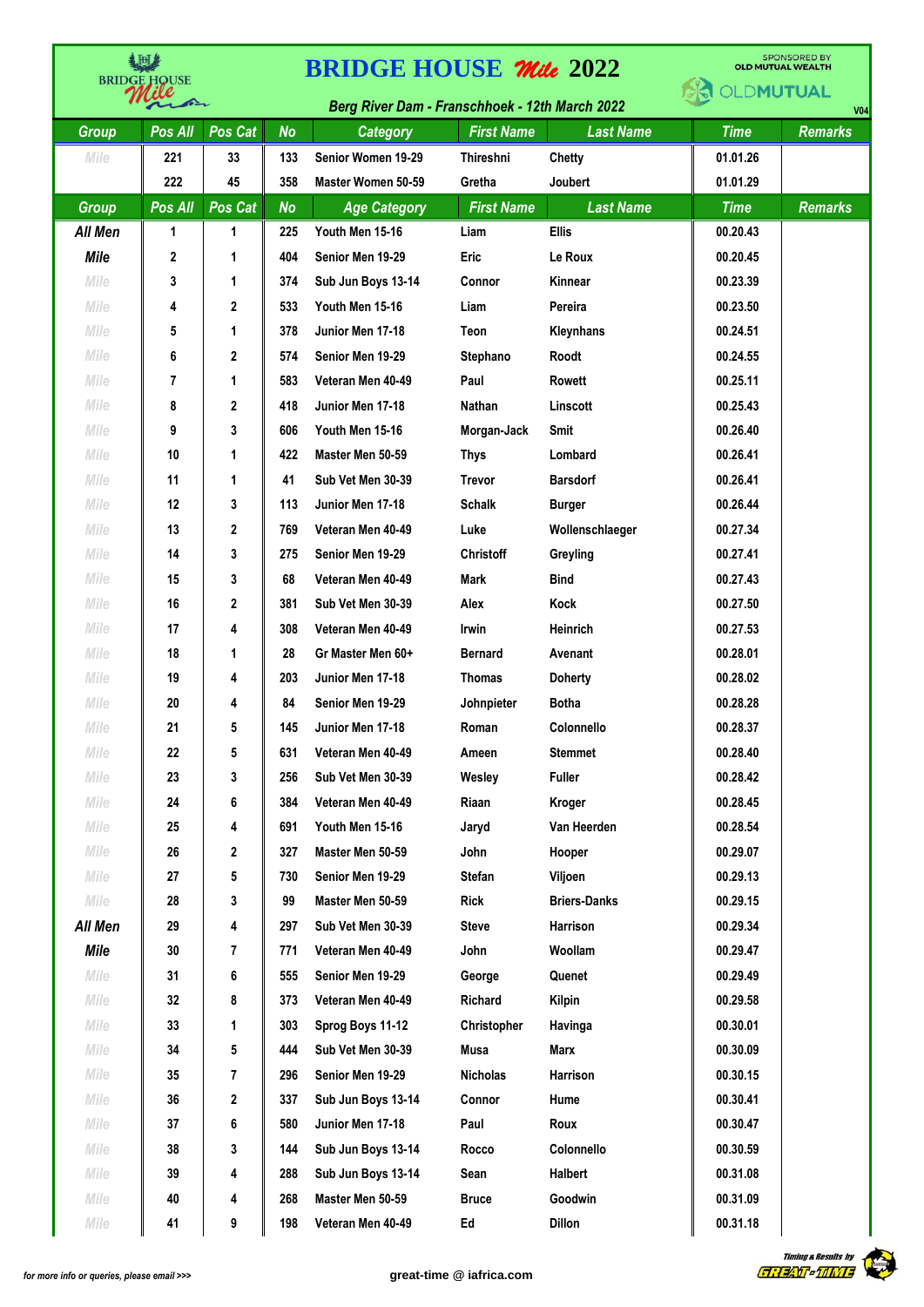| ま回き<br><b>BRIDGE HOUSE</b> |         |                | <b>SPONSORED BY</b><br><b>BRIDGE HOUSE Mile 2022</b><br><b>OLD MUTUAL WEALTH</b> |                                                       |                   |                                    |             |                |  |
|----------------------------|---------|----------------|----------------------------------------------------------------------------------|-------------------------------------------------------|-------------------|------------------------------------|-------------|----------------|--|
|                            |         |                |                                                                                  | <b>Berg River Dam - Franschhoek - 12th March 2022</b> |                   | <b>OLDMUTUAL</b><br>V <sub>0</sub> |             |                |  |
| <b>Group</b>               | Pos All | Pos Cat        | <b>No</b>                                                                        | Category                                              | <b>First Name</b> | <b>Last Name</b>                   | <b>Time</b> | <b>Remarks</b> |  |
| Mile                       | 42      | 10             | 451                                                                              | Veteran Men 40-49                                     | Craig             | <b>Maulson</b>                     | 00.31.22    |                |  |
| Mile                       | 43      | 5              | 353                                                                              | Master Men 50-59                                      | <b>Spencer</b>    | Johnson                            | 00.31.30    |                |  |
| Mile                       | 44      | 7              | 352                                                                              | Junior Men 17-18                                      | <b>Sebastian</b>  | Johnson                            | 00.31.32    |                |  |
| Mile                       | 45      | 11             | 109                                                                              | Veteran Men 40-49                                     | <b>Malcolm</b>    | <b>Buchanan</b>                    | 00.31.32    |                |  |
| Mile                       | 46      | 8              | 281                                                                              | Junior Men 17-18                                      | Joshua            | <b>Grindley-Ferris</b>             | 00.31.34    |                |  |
| Mile                       | 47      | 12             | 302                                                                              | Veteran Men 40-49                                     | Andrew            | Havinga                            | 00.31.48    |                |  |
| Mile                       | 48      | 13             | 434                                                                              | Veteran Men 40-49                                     | Wynand            | Malan                              | 00.31.52    |                |  |
| Mile                       | 49      | 2              | 661                                                                              | Sprog Boys 11-12                                      | Noah              | Taylor                             | 00.32.00    |                |  |
| Mile                       | 50      | 14             | 715                                                                              | Veteran Men 40-49                                     | <b>Francois</b>   | Van Zyl                            | 00.32.01    |                |  |
| Mile                       | 51      | 6              | 681                                                                              | Master Men 50-59                                      | Pieter            | <b>Van Deemter</b>                 | 00.32.07    |                |  |
| Mile                       | 52      | 6              | 180                                                                              | Sub Vet Men 30-39                                     | Jacques           | <b>De Villiers</b>                 | 00.32.11    |                |  |
| Mile                       | 53      | $\overline{7}$ | 313                                                                              | Sub Vet Men 30-39                                     | <b>Matthew</b>    | Hill                               | 00.32.13    |                |  |
| Mile                       | 54      | 7              | 65                                                                               | Master Men 50-59                                      | Grant             | <b>Bezer</b>                       | 00.32.39    |                |  |
| Mile                       | 55      | 5              | 439                                                                              | Sub Jun Boys 13-14                                    | Zarik             | <b>Marais</b>                      | 00.32.41    |                |  |
| Mile                       | 56      | 8              | 218                                                                              | Sub Vet Men 30-39                                     | Johannes          | Du Toit                            | 00.32.43    |                |  |
| Mile                       | 57      | 8              | 158                                                                              | Senior Men 19-29                                      | <b>Thomas</b>     | Craddock                           | 00.32.44    |                |  |
| Mile                       | 58      | 15             | 82                                                                               | Veteran Men 40-49                                     | <b>Petrus</b>     | <b>Bosman Snr</b>                  | 00.32.47    |                |  |
| Mile                       | 59      | 9              | 31                                                                               | Senior Men 19-29                                      | <b>Martin</b>     | <b>Babl</b>                        | 00.32.55    |                |  |
| Mile                       | 60      | 9              | 470                                                                              | Sub Vet Men 30-39                                     | Morné             | <b>Mellet</b>                      | 00.32.55    |                |  |
| Mile                       | 61      | 16             | 36                                                                               | Veteran Men 40-49                                     | Hayward           | <b>Barends</b>                     | 00.33.05    |                |  |
| Mile                       | 62      | 10             | 663                                                                              | Senior Men 19-29                                      | Werner            | Theron                             | 00.33.06    |                |  |
| Mile                       | 63      | 17             | 714                                                                              | Veteran Men 40-49                                     | Warren            | Van Wyk                            | 00.33.07    |                |  |
| Mile                       | 64      | 18             | 581                                                                              | Veteran Men 40-49                                     | Adriaan           | Rowan                              | 00.33.14    |                |  |
| Mile                       | 65      | 19             | 15                                                                               | Veteran Men 40-49                                     | Les               | Ansley                             | 00.33.20    |                |  |
| Mile                       | 66      | 11             | 556                                                                              | Senior Men 19-29                                      | Jonathan          | Quenet                             | 00.33.26    |                |  |
| Mile                       | 67      | 20             | 585                                                                              | Veteran Men 40-49                                     | Justin            | Sage                               | 00.33.28    |                |  |
| Mile                       | 68      | 10             | 702                                                                              | Sub Vet Men 30-39                                     | Pieter            | Van Stryp                          | 00.33.32    |                |  |
| Mile                       | 69      | 8              | 259                                                                              | Master Men 50-59                                      | Pedro             | Garcia                             | 00.33.35    |                |  |
| Mile                       | 70      | 9              | 147                                                                              | Master Men 50-59                                      | <b>Brett</b>      | Cotterell                          | 00.34.13    |                |  |
| Mile                       | 71      | 21             | 151                                                                              | Veteran Men 40-49                                     | James             | Cowie                              | 00.34.17    |                |  |
| Mile                       | 72      | 22             | 356                                                                              | Veteran Men 40-49                                     | Aghmed            | Joseph                             | 00.34.22    |                |  |
| Mile                       | 73      | 23             | 359                                                                              | Veteran Men 40-49                                     | Roelof            | Joubert                            | 00.34.43    |                |  |
| All Men                    | 74      | 11             | 600                                                                              | Sub Vet Men 30-39                                     | Alex              | <b>Sims</b>                        | 00.34.52    |                |  |
| <b>Mile</b>                | 75      | 10             | 320                                                                              | Master Men 50-59                                      | Greg              | <b>Hitchins</b>                    | 00.34.53    |                |  |
| Mile                       | 76      | 11             | 380                                                                              | Master Men 50-59                                      | Darrel            | Knight                             | 00.35.02    |                |  |
| Mile                       | 77      | 2              | 89                                                                               | Gr Master Men 60+                                     | lan               | <b>Bradburn</b>                    | 00.35.04    |                |  |
|                            |         |                |                                                                                  | Master Men 50-59                                      |                   |                                    |             |                |  |
| Mile                       | 78      | 12             | 491                                                                              |                                                       | Hans              | Muylaert-Gelein                    | 00.35.32    |                |  |
| Mile                       | 79      | 12             | 282                                                                              | Senior Men 19-29                                      | Luke              | <b>Grindley-Ferris</b>             | 00.35.34    |                |  |
| Mile                       | 80      | 13             | 432                                                                              | Senior Men 19-29                                      | Vishaan           | Makan                              | 00.35.37    |                |  |
| Mile                       | 81      | 24             | 12                                                                               | Veteran Men 40-49                                     | Ryan              | Anley                              | 00.35.44    |                |  |
| Mile                       | 82      | 9              | 150                                                                              | Junior Men 17-18                                      | Alexander         | Cowell-Vu                          | 00.35.56    |                |  |
| Mile                       | 83      | 3              | 735                                                                              | Gr Master Men 60+                                     | Anton             | Vogt                               | 00.36.03    |                |  |
| Mile                       | 84      | 4              | 753                                                                              | Gr Master Men 60+                                     | Keith             | Weightman                          | 00.36.25    |                |  |
| Mile                       | 85      | 14             | 51                                                                               | Senior Men 19-29                                      | Joshua            | <b>Benadie</b>                     | 00.36.25    |                |  |

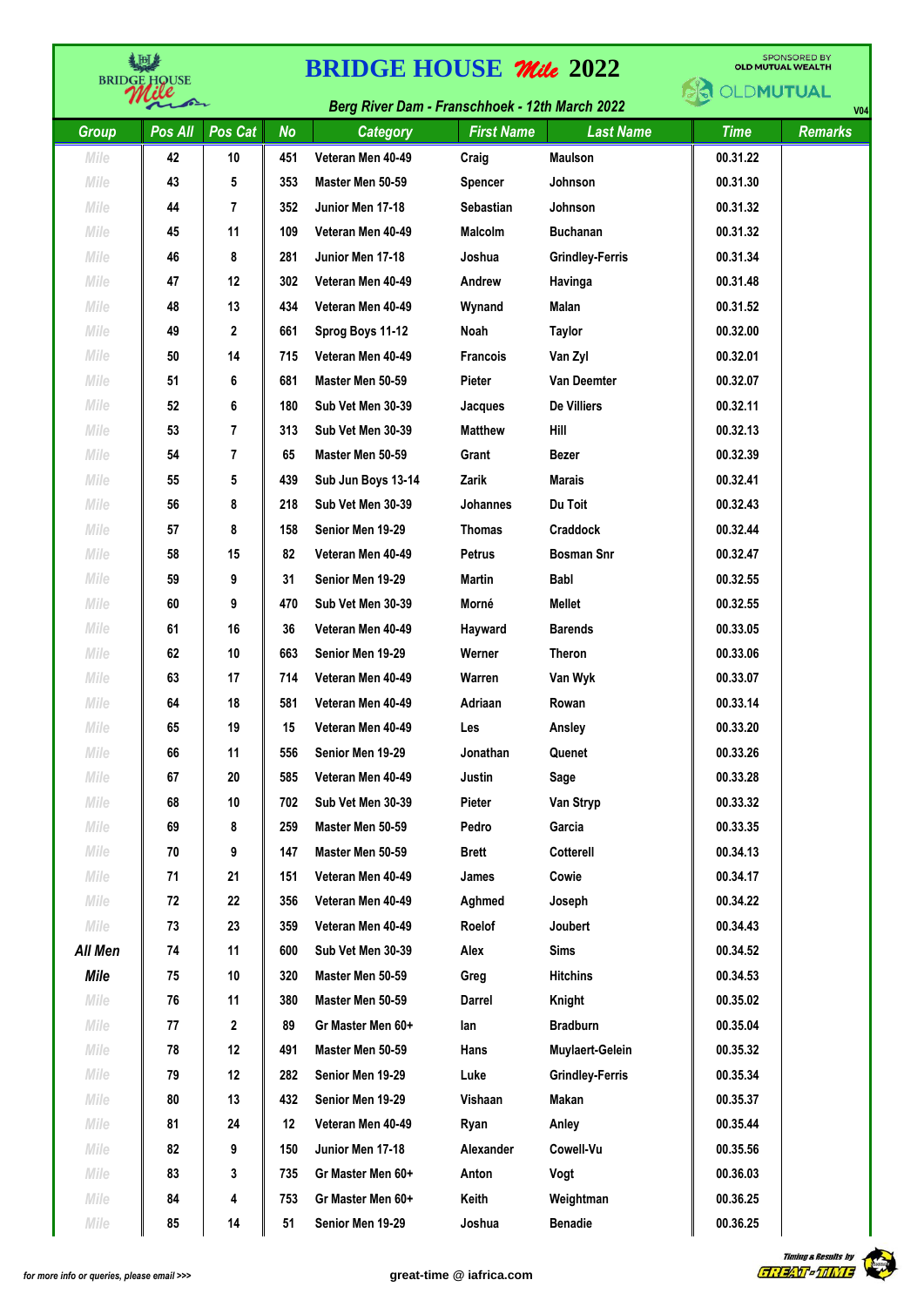| <b>BRIDGE HOUSE</b> |         |         | <b>SPONSORED BY</b><br><b>BRIDGE HOUSE Mile 2022</b><br><b>OLD MUTUAL WEALTH</b> |                                                |                   |                             |             |                |  |
|---------------------|---------|---------|----------------------------------------------------------------------------------|------------------------------------------------|-------------------|-----------------------------|-------------|----------------|--|
|                     | ☎       |         |                                                                                  | Berg River Dam - Franschhoek - 12th March 2022 |                   | OLDMUTUAL<br>V <sub>0</sub> |             |                |  |
| Group               | Pos All | Pos Cat | <b>No</b>                                                                        | Category                                       | <b>First Name</b> | <b>Last Name</b>            | <b>Time</b> | <b>Remarks</b> |  |
| Mile                | 86      | 6       | 290                                                                              | Sub Jun Boys 13-14                             | Caleb             | Harley                      | 00.36.28    |                |  |
| Mile                | 87      | 7       | 578                                                                              | Sub Jun Boys 13-14                             | <b>Nicholas</b>   | Roux                        | 00.36.32    |                |  |
| Mile                | 88      | 12      | 563                                                                              | Sub Vet Men 30-39                              | Andrew            | <b>Randles</b>              | 00.36.35    |                |  |
| Mile                | 89      | 10      | 14                                                                               | Junior Men 17-18                               | Harry             | Ansley                      | 00.36.41    |                |  |
| Mile                | 90      | 25      | 425                                                                              | Veteran Men 40-49                              | <b>Charles</b>    | Lorentz                     | 00.36.42    |                |  |
| Mile                | 91      | 26      | 11                                                                               | Veteran Men 40-49                              | <b>Cameron</b>    | Anley                       | 00.36.43    |                |  |
| Mile                | 92      | 13      | 742                                                                              | Sub Vet Men 30-39                              | <b>Stuart</b>     | Walton                      | 00.36.47    |                |  |
| Mile                | 93      | 8       | 331                                                                              | Sub Jun Boys 13-14                             | Joshua            | <b>Hopkirk</b>              | 00.36.49    |                |  |
| Mile                | 94      | 5       | 716                                                                              | Gr Master Men 60+                              | <b>Hannes</b>     | Van Zyl                     | 00.36.51    |                |  |
| Mile                | 95      | 1       | 60                                                                               | Nipper Boys 8-10                               | Torran            | Bergmann                    | 00.36.58    |                |  |
| Mile                | 96      | 27      | 9                                                                                | Veteran Men 40-49                              | <b>Steve</b>      | Anderson                    | 00.37.09    |                |  |
| Mile                | 97      | 14      | 660                                                                              | Sub Vet Men 30-39                              | Keith             | Tarr                        | 00.37.22    |                |  |
| Mile                | 98      | 13      | 604                                                                              | Master Men 50-59                               | Gabriel           | Smit                        | 00.37.23    |                |  |
| Mile                | 99      | 15      | 775                                                                              | Senior Men 19-29                               | <b>Michael</b>    | Wright                      | 00.37.58    |                |  |
| Mile                | 100     | 16      | 375                                                                              | Senior Men 19-29                               | <b>Philip</b>     | Kirby                       | 00.38.10    |                |  |
| Mile                | 101     | 17      | 86                                                                               | Senior Men 19-29                               | <b>Frans</b>      | <b>Bothma</b>               | 00.38.11    |                |  |
| Mile                | 102     | 28      | 599                                                                              | Veteran Men 40-49                              | Alan              | <b>Sherratt</b>             | 00.38.17    |                |  |
| Mile                | 103     | 29      | 619                                                                              | Veteran Men 40-49                              | Chris             | <b>Spies</b>                | 00.38.22    |                |  |
| Mile                | 104     | 18      | 357                                                                              | Senior Men 19-29                               | Geo               | Joubert                     | 00.38.26    |                |  |
| Mile                | 105     | 6       | 647                                                                              | Gr Master Men 60+                              | Errard            | Sullivan                    | 00.38.31    |                |  |
| Mile                | 106     | 30      | 739                                                                              | Veteran Men 40-49                              | <b>Michael</b>    | Walker                      | 00.38.36    |                |  |
| Mile                | 107     | 14      | 479                                                                              | Master Men 50-59                               | Faizal            | <b>Miller</b>               | 00.38.38    |                |  |
| Mile                | 108     | 31      | 538                                                                              | Veteran Men 40-49                              | Gregory           | <b>Pheiffer</b>             | 00.38.50    |                |  |
| Mile                | 109     | 32      | 504                                                                              | Veteran Men 40-49                              | Garth             | Newman                      | 00.39.04    |                |  |
| Mile                | 110     | 9       | 22                                                                               | Sub Jun Boys 13-14                             | Jake              | <b>Ascott-Evans</b>         | 00.39.09    |                |  |
| Mile                | 111     | 15      | 226                                                                              | Master Men 50-59                               | Wimpie            | Els                         | 00.39.13    |                |  |
| Mile                | 112     | 16      | 748                                                                              | Master Men 50-59                               | Sean              | Waywell                     | 00.39.18    |                |  |
| Mile                | 113     | 17      | 478                                                                              | Master Men 50-59                               | Jean-Pierre       | Mieny                       | 00.39.21    |                |  |
| Mile                | 114     | 15      | 348                                                                              | Sub Vet Men 30-39                              | Philip            | Janse Van Rensburg          | 00.39.23    |                |  |
| Mile                | 115     | 33      | 582                                                                              | Veteran Men 40-49                              | Albert            | Rowan                       | 00.39.28    |                |  |
| Mile                | 116     | 16      | 678                                                                              | Sub Vet Men 30-39                              | Dirk              | Uys                         | 00.39.40    |                |  |
| Mile                | 117     | 34      | 740                                                                              | Veteran Men 40-49                              | Walla             | Walla                       | 00.39.41    |                |  |
| Mile                | 118     | 10      | 284                                                                              | Sub Jun Boys 13-14                             | <b>Thomas</b>     | <b>Grindley-Ferris</b>      | 00.39.50    |                |  |
| All Men             | 119     | 3       | 283                                                                              | Sprog Boys 11-12                               | <b>Matthew</b>    | <b>Grindley-Ferris</b>      | 00.39.53    |                |  |
| <b>Mile</b>         | 120     | 18      | 280                                                                              | Master Men 50-59                               | Graham            | <b>Grindley-Ferris</b>      | 00.40.01    |                |  |
| Mile                | 121     | 19      | 245                                                                              | Master Men 50-59                               | <b>Billy</b>      | Forssman                    | 00.40.02    |                |  |
| Mile                | 122     | 19      | 66                                                                               | Senior Men 19-29                               | <b>David</b>      | Biggs                       | 00.40.03    |                |  |
| Mile                | 123     | 7       | 764                                                                              | Gr Master Men 60+                              | Rory              | <b>Williams</b>             | 00.40.17    |                |  |
| Mile                | 124     | 8       | 92                                                                               | Gr Master Men 60+                              | Martin            | <b>Brand</b>                | 00.40.32    |                |  |
| Mile                | 125     | 35      | 2                                                                                | Veteran Men 40-49                              | Waleed            | <b>Abrahams</b>             | 00.40.40    |                |  |
| Mile                | 126     | 36      | 102                                                                              | Veteran Men 40-49                              | Andre             | <b>Broerse</b>              | 00.40.47    |                |  |
| Mile                | 127     | 37      | 165                                                                              | Veteran Men 40-49                              | <b>Christie</b>   | Davel                       | 00.40.55    |                |  |
| Mile                | 128     | 38      | 329                                                                              | Veteran Men 40-49                              | <b>Chris</b>      | Hopkirk                     | 00.41.17    |                |  |
| Mile                | 129     | 20      | 292                                                                              | Senior Men 19-29                               | Jonathan          | Harley                      | 00.41.39    |                |  |